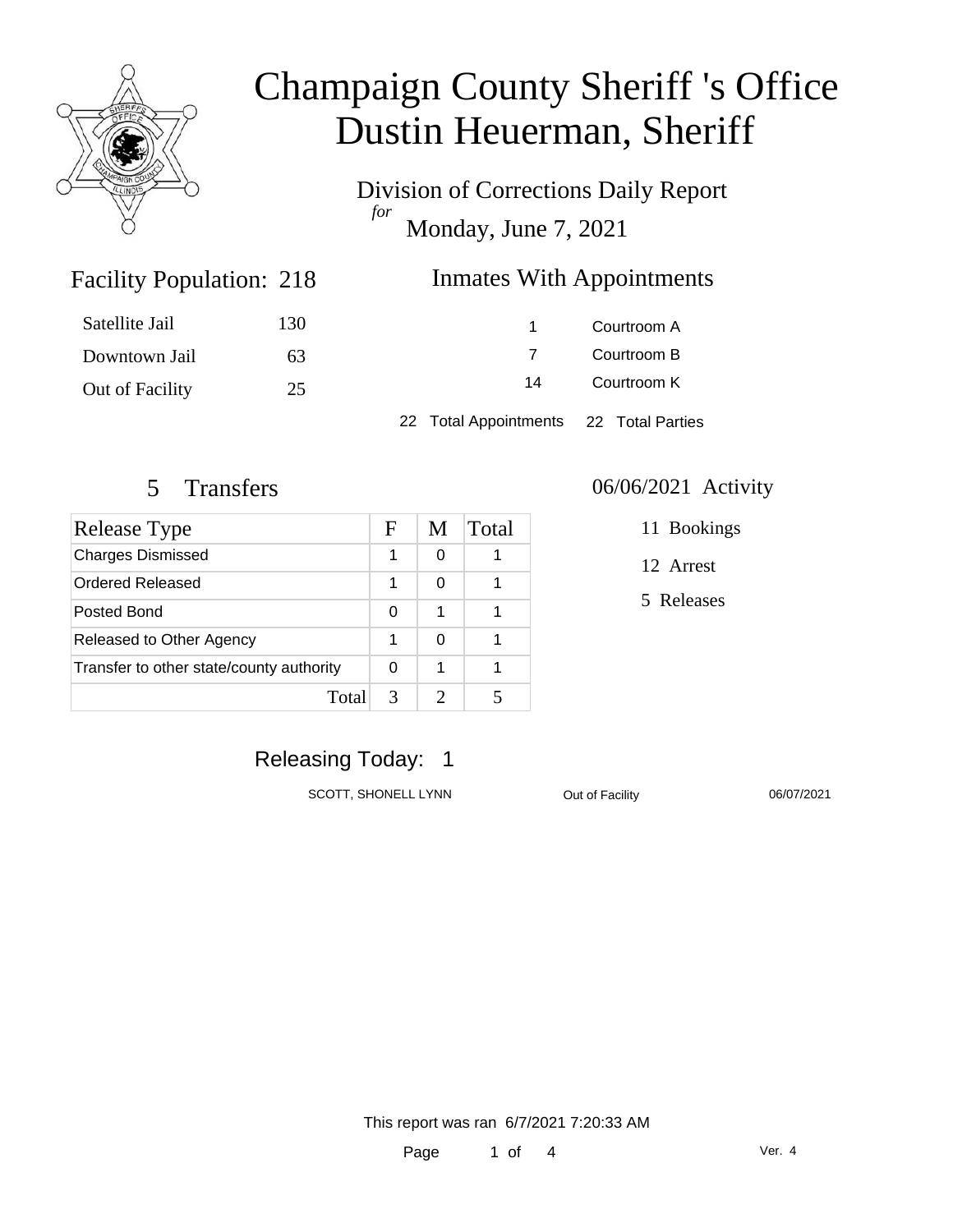

Division of Corrections Daily Report *for* Monday, June 7, 2021

| <b>Custody Status Count</b> |  |  |
|-----------------------------|--|--|
|-----------------------------|--|--|

Electronic Home Dentention 23

Felony Arraignment 9

Felony Pre-Sentence 6

Felony Pre-Trial 125

Felony Sentenced CCSO 6

Felony Sentenced IDOC 22

Felony Sentenced Other 1

Hold Sentenced CCCC 1

Hold Sentenced IDOC 1

Misdemeanor Arraignment 4

Misdemeanor Pre-Trial 9

- Petition to Revoke 3
- Remanded to DHS 6
- Traffic Arraignment 1
- Traffic Sentenced CCSO 1

Total 218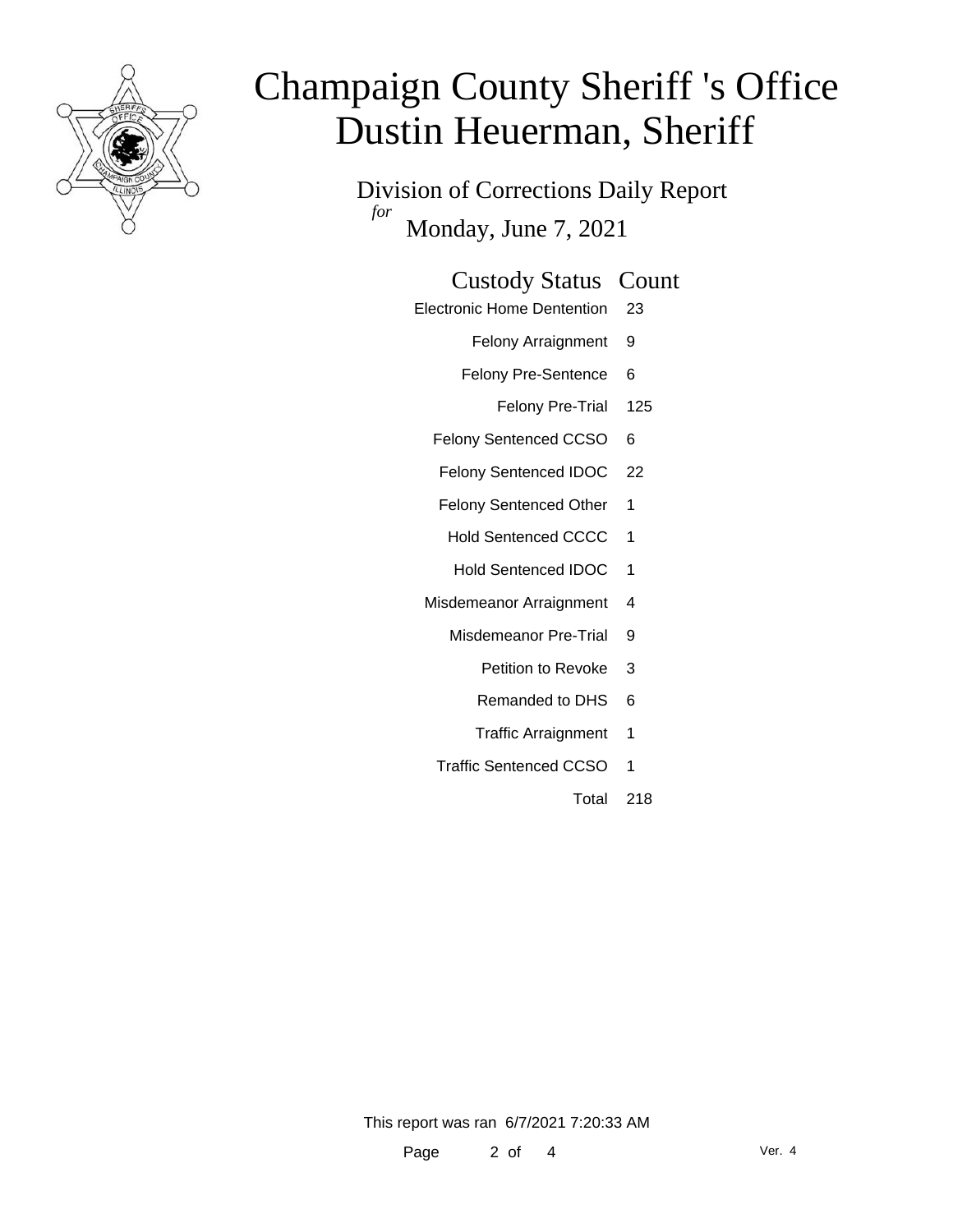

Division of Corrections Daily Report *for* Monday, June 7, 2021

### Inmates With Appointments

| <b>Jailing Party Name</b>                          | Location    | Number of Records / Node |
|----------------------------------------------------|-------------|--------------------------|
| BENNETT, JORDAN SEAN                               | Courtroom A | 1 / Downtown Jail        |
| BOYKINS, KATRINA RENA                              | Courtroom K | 1 / Satellite Jail       |
| BROWN, SIDREA RENEIA                               | Courtroom K | 1 / Satellite Jail       |
| DIAL, CLAYTON COLE                                 | Courtroom B | 1 / Satellite Jail       |
| DROUGHNS, DENISHA YVELLATTE                        | Courtroom K | 1 / Satellite Jail       |
| ERVING, DARIUS MIQUEL                              | Courtroom K | 1 / Satellite Jail       |
| FRANKLIN, JAMES EDWARD                             | Courtroom K | 1 / Satellite Jail       |
| FRAZIER, KYTIECE MONTERIOUS                        | Courtroom B | 1 / Satellite Jail       |
| JONES, BOBBY RAY                                   | Courtroom K | 1 / Satellite Jail       |
| KASBERGEN, CARSON NEIL                             | Courtroom B | 1 / Satellite Jail       |
| LOY, ERIC DEAN                                     | Courtroom K | 1 / Satellite Jail       |
| LYONS, JOE QUNICY                                  | Courtroom K | 1 / Satellite Jail       |
| MCCALL, SETH L                                     | Courtroom B | 1 / Satellite Jail       |
| NASH, ERIC WAYNE                                   | Courtroom K | 1 / Satellite Jail       |
| <b>OVERSTREET, KERION PATRICK</b><br><b>XAVEAL</b> | Courtroom K | 1 / Satellite Jail       |
| PARKER, ALVIN JARELL                               | Courtroom K | 1 / Satellite Jail       |
| POWELL, NEVADA JOHN PHILLIP                        | Courtroom B | 1 / Satellite Jail       |
| ROBINSON, LEON SOLOMON                             | Courtroom K | 1 / Satellite Jail       |
| SEIDELMAN, BRENDON JAMES                           | Courtroom B | 1 / Downtown Jail        |
| TIMPONE, GAGE DOUGLAS                              | Courtroom B | 1 / Downtown Jail        |
| <b>TOVEY, JAMES RICHARD</b>                        | Courtroom K | 1 / Satellite Jail       |
| <b>WILSON, TRAEVON OSHAE</b>                       | Courtroom K | 1 / Satellite Jail       |

#### **Transfers**

DAVIS, JAMES **Posted Bond** Posted Bond Satellite Jail